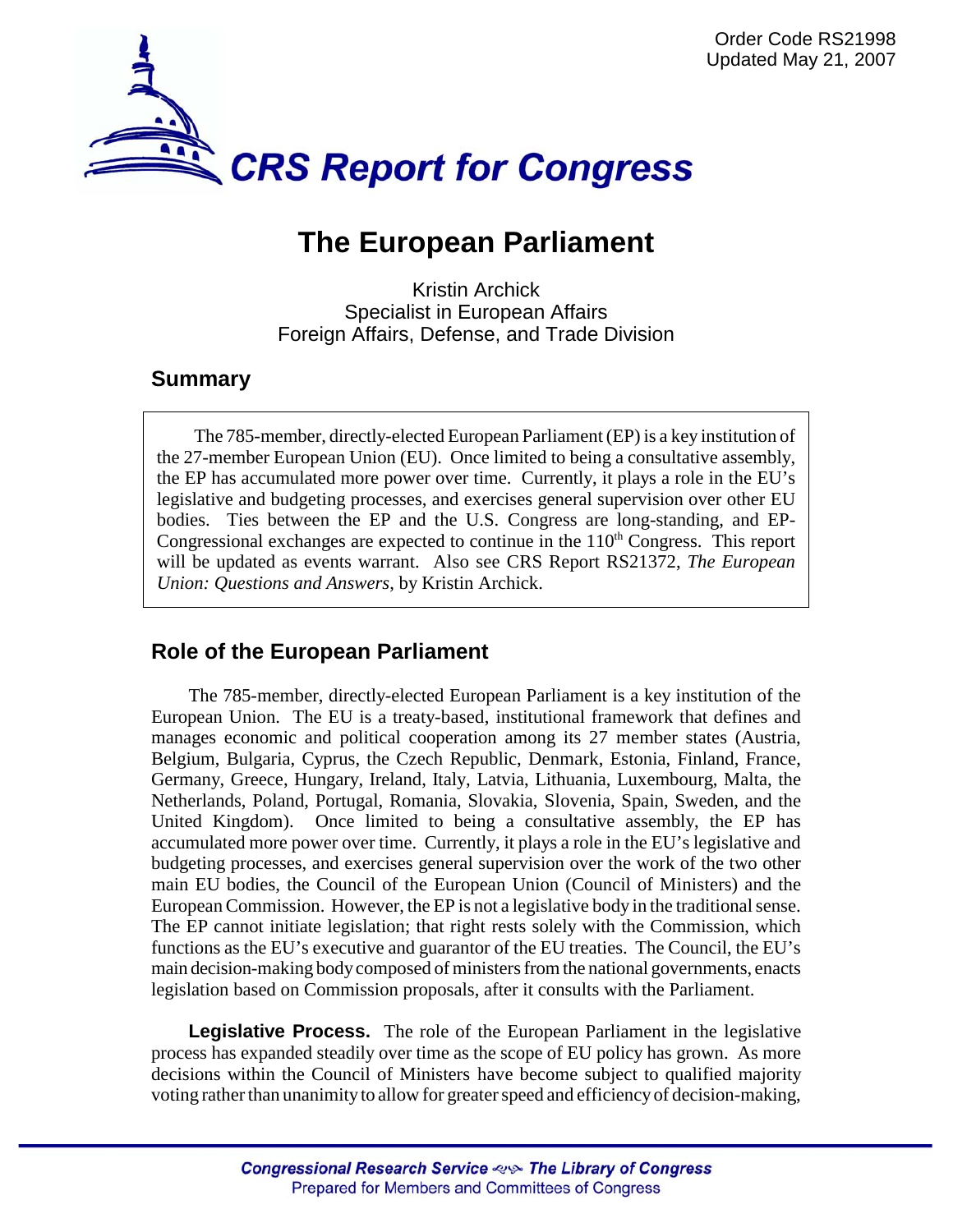the Parliament has come to be viewed as an increasingly important democratic counterweight at the European level to the Commission and Council. The Amsterdam Treaty of 1997, which entered into force in May 1999, extended the "co-decision procedure" to many additional policy areas (ranging from the environment to social policy). In the "co-decision procedure," the EP and the Council share legislative

#### **The "Co-decision Procedure"**

The EU's "co-decision procedure" can be summarized as follows: (1) if Parliament and the Council of Ministers agree on a Commission proposal, it is approved; (2) if they disagree, the Council forms a common position; the EP can then either accept the Council's common position, or reject or amend it, by an absolute majority of its members; (3) if the Council cannot accept the EP's amendments, a conciliation meeting is convened, after which the EP and the Council approve an agreement if one can be reached. If they are unable to agree, the proposal is not adopted.

power and must both approve a Commission proposal for it to become EU law. Reportedly, the EP currently has a say in about 80% of the legislation passed in the  $EU^1$ . Tax matters and foreign policy, however, are among the areas to which the "co-decision procedure" does not apply (the Parliament may give a non-binding opinion). In June 2004, EU leaders concluded a new constitutional treaty that would roughly double the Parliament's right of "co-decision" to 80 policy areas, including agriculture and home affairs issues, such as asylum and immigration. The constitutional treaty, however, has effectively been on hold following its rejection by French and Dutch voters in May and June 2005. Germany, which holds the EU's rotating six-month presidency in the first half of 2007, has made reviving the treaty one of its priorities, but its prospects for success are uncertain at best. $2$ 

**Budget.** The EP and the Council exercise joint powers in determining the EU's annual budget of roughly \$165 billion. The budgetary procedure begins with the Commission proposing a preliminary draft budget to the Council. The Council prepares another draft, which the EP may approve or modify in its first reading. On "compulsory" expenditures — mainly agriculture — the Council currently has the final say, but the EP has the last word on "non-compulsory" expenditures such as structural funds and development aid. The Council may amend the EP's draft and send it back to the EP for a second reading. The EP can re-amend these Council changes, and must then adopt or reject the budget. The new EU constitutional treaty, if ultimately ratified, would eliminate the distinction between "compulsory" and "non-compulsory" expenditures, and would thus give the EP more control over agricultural spending. The EP's budgetary power is considerably greater than that exercised by most parliaments in EU member states.

**Other Responsibilities.** The Parliament also plays a supervisory role over the European Commission and the Council of Ministers. The EP votes on the Commission's program and monitors the management of EU policies, in particular through oral and written questions to the Commission and the Council. The EP has the right to dismiss the entire Commission through a vote of censure. Although the EP has never exercised this power, in March 1999, the Commission opted to resign rather than face a formal censure by the EP over alleged corruption charges.

<sup>&</sup>lt;sup>1</sup> "Why Citizens Should Care About Who Is in the Parliament," *EuroNews*, June 9, 2004.

<sup>2</sup> For more information, see CRS Report RS21618, *The European Union's Constitution*, by Kristin Archick.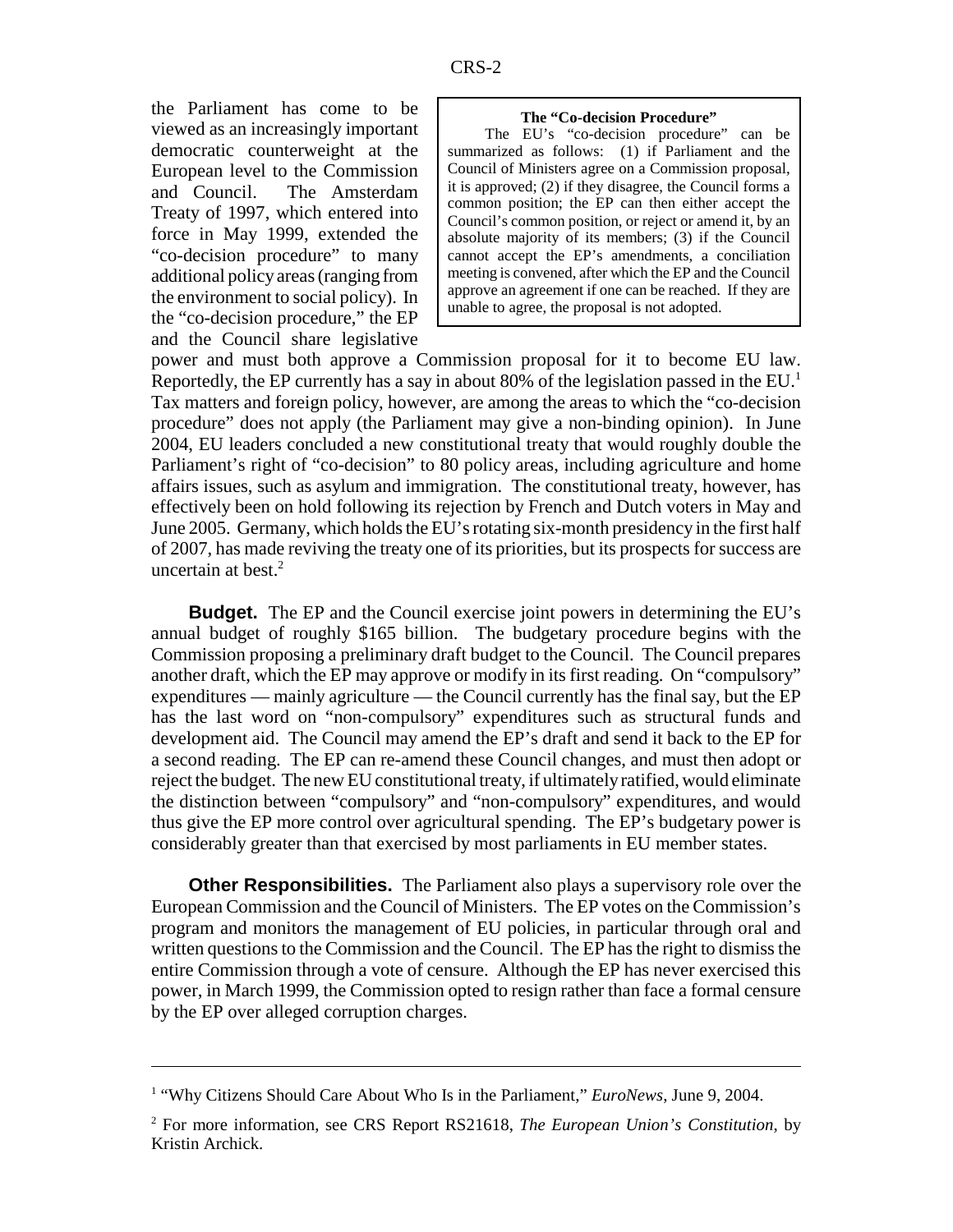Since 1995, the EP has held U.S. Senate-style confirmation hearings for newly appointed Commissioners, who are chosen by the member states for five-year terms. The EP has the power to accept or reject a newly-proposed Commission as a whole, rather than individual nominees. In October 2004, some Members of the European Parliament (MEPs) threatened to veto the incoming Commission headed by President-designate José Manuel Barroso because of a controversy over its proposed composition. Many leftleaning MEPs objected to the choice of a conservative Italian for the position of Justice and Home Affairs Commissioner because of his views on homosexuality and women's rights. They also opposed several other nominated Commissioners, and demanded either a re-shuffling of Commission posts or new appointments. Barroso withdrew his proposed team in order to avoid rejection by the EP, and revamped it to ensure parliamentary approval; Barroso's task was eased when the Italian nominee subsequently stepped down. Some observers cite this unprecedented stand by the EP as a sign of its growing political clout and influence.<sup>3</sup> Parliament approved the reorganized Commission on November 18, 2004; the new Commission took office on November 22, three weeks after it was originally scheduled to have started work.

Among its other responsibilities, the EP must approve the accession of new EU member states and the conclusion of all official agreements with third parties, such as association and trade agreements with non-member states. If the Parliament does not consent, such agreements cannot enter into force.

### **Organization of the European Parliament**

Members of the European Parliament serve five-year terms and have been directly elected since 1979.<sup>4</sup> The number of MEPs in each member state is based on population size. The most recent EP elections were held in June 2004, and were the first since the EU's enlargement from 15 to 25 members on May 1, 2004. Voter turnout, however, was the lowest ever at roughly 45%. Average turnout in the ten newest members was only 29%, compared to 49% in the EU's older 15 members.<sup>5</sup> Bulgaria and Romania, which joined the EU on January 1, 2007, will be represented in the EP by members seconded from their national parliaments until the next EP election in 2009.

**Political Groups.** The EP currently has eight political groups, which are based on ideology rather than nationality or political party, plus some "non-attached" or independent members. No single group in the EP has an overall majority and each must compromise to secure changes to legislation. In the June 2004 election, the center-right European People's Party and European Democrats (EPP-ED) retained its position as the largest political group. The Party of European Socialists (PES) came in second. Euroskeptic candidates made significant gains in some countries, such as the United Kingdom, and formed a new Independence/Democracy group (ID). The ID is composed of both moderates, who support greater transparency and control over the EU bureaucracy, and radicals, who advocate withdrawal from the EU. In January 2007, farright MEPs gained enough support to form a new Identity, Tradition, and Sovereignty

<sup>3</sup> George Parker, "Euphoric Mood in Strasbourg," *Financial Times*, October 28, 2004.

<sup>&</sup>lt;sup>4</sup> Prior to direct elections, MEPs were appointed by their national parliaments.

<sup>5</sup> "Apathy Rules Among Newest Member States," *Financial Times*, June 15, 2004.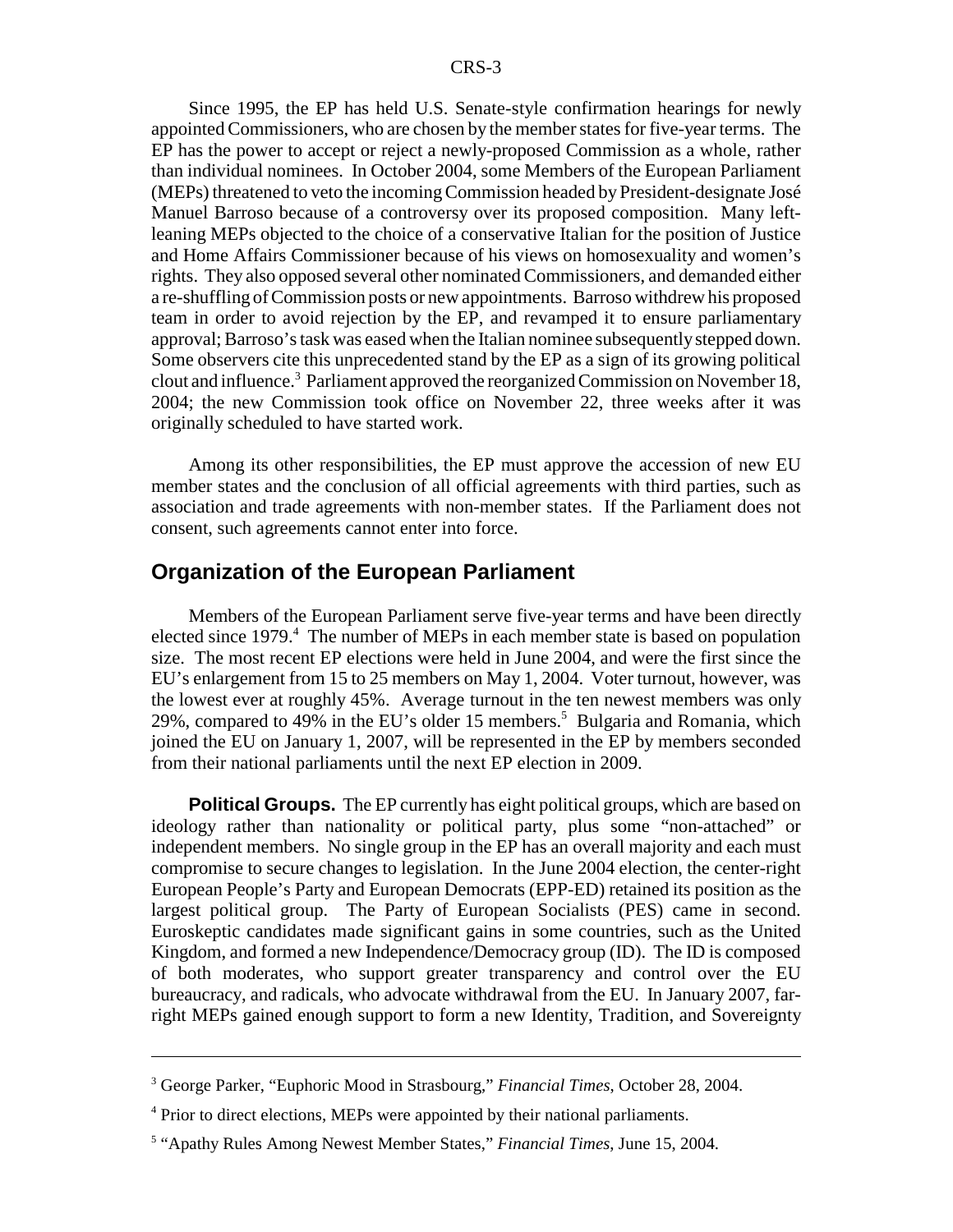group (ITS); its platform includes limiting immigration and resisting EU integration. Some MEPs have expressed dismay at the formation of this new group, which they view as neo-fascist, and have succeeded in blocking ITS members from assuming leadership posts in the EP.6

| Political Groups and Seats in the European Parliament, 2004-2009 (785 seats total) |     |
|------------------------------------------------------------------------------------|-----|
| European People's Party-European Democrats (EPP-ED; center-right)                  | 277 |
| Party of European Socialists (PES; center-left/socialists)                         | 217 |
| Alliance of Liberals and Democrats for Europe (ALDE; liberals)                     | 106 |
| Union for Europe of the Nations (UEN; nationalists)                                | 44  |
| Greens/European Free Alliance (Greens/EFA; greens and regionalists)                | 42  |
| European United Left/Nordic Green Left (EUL/NGL; far-left and former communists)   | 41  |
| Independence/Democracy (ID; euroskeptics)                                          | 24  |
| Identity, Tradition, and Sovereignty (ITS; far-right)                              | 21  |
| Non-attached members                                                               | 13  |

**The EP President.** Hans-Gert Pöttering, a German MEP in the EPP-ED group, was elected EP President in January 2007. He replaces Josep Borrell, a Spanish MEP in the PES group. Pöttering was elected with an absolute majority of over 65% of the votes cast as a result of a 2004 power-sharing deal between the EPP-ED and the PES. Pöttering will serve as EP President until the next EP election in the spring of 2009. Pöttering has announced three broad priorities for his presidency: to promote a "Europe of citizens," thereby increasing the EU's transparency and democratic legitimacy; to revive the constitutional treaty and preserve the reforms embodied in it; and to strengthen intercultural dialogue, especially with the countries of the Arab and Islamic world.7

**Committees.** The EP has 20 standing committees. These committees are key actors in the adoption of EU legislation. Each committee appoints a chairman, three vicechairmen, and has a secretariat. The appropriate committee (e.g., the Committee on the Environment, Public Health, and Food Safety would deal with legislation on pollution) appoints a Member as "rapporteur" to draft a report on the Commission proposal under consideration. The rapporteur submits a draft report to the committee for discussion, which is then voted on and possibly amended. The committee's report is then considered in plenary, amended, and put to a vote. The EP thus adopts its position on the issue. In terms of their importance and strength, EP committees rival those in the U.S. Congress and surpass the role of committees in most national European legislatures. Ad hoc committees may also be established to investigate or oversee specific issues.

**Location.** Strasbourg, France is the official seat of the EP; plenary sessions are held there for one week a month. For two weeks a month, the EP's standing committees meet 300 miles to the northwest in Brussels, Belgium, where the European Commission

<sup>&</sup>lt;sup>6</sup> "Eurosceptics Form Anti-Constitution Group," EUObserver.com, June 29, 2004; "European Parliament Split Over Formation of Far-Right Group," Agence France Presse, January 16, 2007.

<sup>7</sup> Raphael Minder, "Parliament Presidency Depends on Parties' Deal," *Financial Times*, July 17, 2004; "Hans-Gert Pöttering Wins Election Hands Down in One Round," Europolitics, January 17, 2007.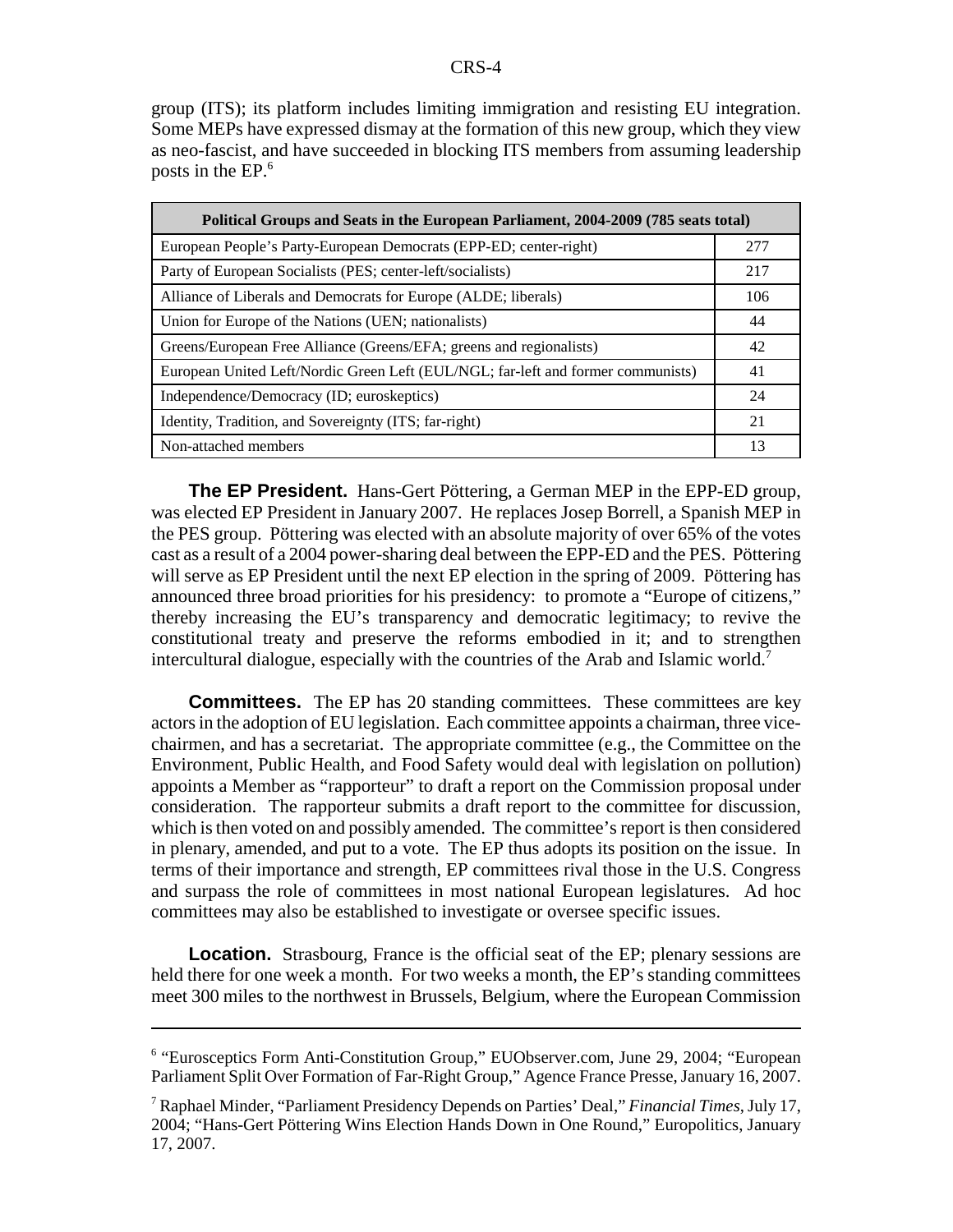and the Council of Ministers are located. Generally, there is also one "part plenary" session (two days) in Brussels each month. One week is set aside for meetings of the political groups, which are usually held in Brussels. MEPs must have offices and lodgings in both cities. Meanwhile, the EP's Secretariat is based in Luxembourg, about mid-way between Strasbourg and Brussels. Most EP staff, however, live in Brussels and either commute to France or communicate via telephone or e-mail during full plenary sessions. The costs of having three addresses are high in terms of both time and money, and continues to be a contentious issue (see below).

**Languages.** Simultaneous interpretation of all parliamentary and committee debates is provided in the EU's 23 official languages. All parliamentary documents are translated into and published in these languages.

### **Challenges**

The European Parliament faces several challenges. Chief among these is the issue of the EP's legitimacy, despite being a directly-elected body. Skeptics contend that the Parliament is a largely ineffective actor impeded by an overly complex legislative process, a high MEP turnover rate and absenteeism, and limited public interest and understanding. To them, it symbolizes the democratic deficit and lack of transparency within the EU. On the other hand, EP champions suggest that "co-decision" has enhanced the Parliament's influence, and as the only directly-elected EU institution, the EP increasingly plays an important checks-and-balances role, as seen for example by its recent insistence on changes in the composition of the incoming Commission. Moreover, supporters claim that the EP's influence is growing even in strictly consultative areas such as the EU's common foreign policy where the "co-decision procedure" does not apply. They assert that the EP has become a forum for debate on international issues, and uses its power of assent on cooperation accords with third parties, as well as Parliamentary resolutions, to promote human rights. Yet critics argue that EP views on international relations — such as EP opposition to lifting the EU arms embargo on China — may have little effect because foreign policy decisions rest with the member states.

Closely related to the question of the EP's legitimacy is the issue of whether MEPs reflect national or European interests. The Parliament claims to represent the people of Europe, while the Council speaks for the governments. But some observers contend that MEPs often promote parochial national interests. Past examples include Italian and Spanish MEPs defending olive growers, and British and Irish MEPs joining forces to oppose tax harmonization measures. And many MEPs campaign for the Parliament on national rather than European issues. Others argue that voting behavior in the EP indicates that ideology holds greater influence than nationality, with MEPs voting with their party groups almost 90% of the time. $8$ 

Another major concern is costs, which the EP has been under public pressure to reduce. The fact that MEPs and their staffs shuttle among three cities leads to travel and hotel bills that, in the past, have consumed roughly 15-20% of the EP's budget. Yet the suggestion that the EP should consolidate its operations in one city has met with

<sup>8</sup> See Simon Hix, Abdul Noury, and Gerard Roland, *How MEPs Vote* (Brighton, U.K.: Economic and Social Research Council), November 2002.